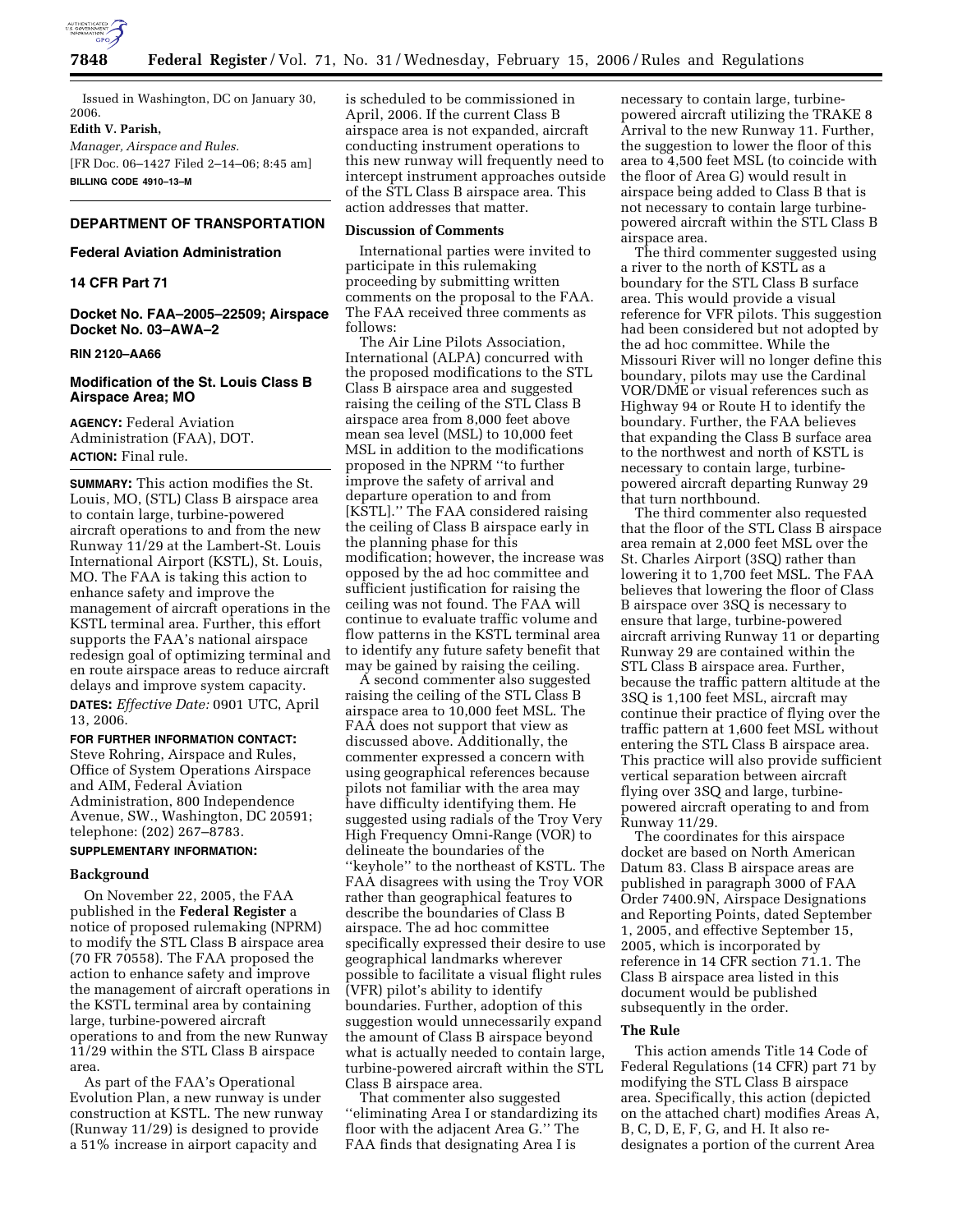G as a new Area H and designates a new Area I. The FAA is taking this action to improve the management of aircraft operations in the STL terminal area and enhance safety by expanding the dimensions of the STL Class B airspace area to protect large, turbine-powered aircraft operations to and from the new Runway 11/29 at KSTL. Additionally, this action supports various efforts to enhance the efficiency and capacity of the National Airspace System

### **Regulatory Evaluation Summary**

Changes to Federal Regulations must undergo several economic analyses. First, Executive Order 12866 directs that each Federal agency shall propose or adopt a regulation only upon a reasoned determination that the benefits of the intended regulation justify its costs. Second, the Regulatory Flexibility Act requires agencies to analyze the economic effect of regulatory changes on small businesses and other small entities. Third, the Office of Management and Budget directs agencies to assess the effect of regulatory changes on international trade. In conducting these analyses, the FAA has determined that this final rule: (1) Will generate benefits that justify its circumnavigation costs and is not a ''significant regulatory action'' as defined in the Executive Order; (2) is not significant as defined in the Department of Transportation's Regulatory Policies and Procedures; (3) will not have a significant impact on a substantial number of small entities; (4) will not constitute a barrier to international trade; and (5) will not contain any Federal intergovernmental or private sector mandate. These analyses are summarized here in the preamble, and the full Regulatory Evaluation is in the docket.

This final rule will modify the St. Louis, MO, Class B airspace. The final rule will reconfigure the sub-area boundaries, raise the altitude ceiling in certain segments of the airspace and lower the altitude floor in certain segments.

The final rule will generate benefits for system users in the form of enhanced operational efficiency and simplified navigation in the St. Louis terminal area. These modifications will impose some costs (an additional 5 NM circumnavigation around the expanded controlled airspace) on operators of noncompliant aircraft. However, the cost of circumnavigation is considered to be small. Thus, the FAA has determined this final rule will be cost-beneficial.

## **Final Regulatory Flexibility Determination**

The Regulatory Flexibility Act of 1980 (RFA) establishes ''as a principle of regulatory issuance that agencies shall endeavor, consistent with the objective of the rule and of applicable statutes, to fit regulatory and informational requirements to the scale of the business, organizations, and governmental jurisdictions subject to regulation.'' To achieve that principle, the RFA requires agencies to consider flexible regulatory proposals, to explain the rationale for their actions, and to solicit comments. The RFA covers a wide-range of small entities, including small businesses, not-for-profit organizations and small governmental jurisdictions. Agencies must perform a review to determine whether a rulemaking action will have a significant economic impact on a substantial number of small entities. If the agency determines that it will, the agency must prepare a regulatory flexibility analysis as described in the Act.

However, if an agency determines that a rulemaking action is not expected to have a significant economic impact on a substantial number of small entities, section 605(b) of the RFA provides that the head of the agency may so certify and a regulatory flexibility analysis is not required. The certification must include a statement providing the factual basis for this determination, and the reasoning should be clear.

This final rule may impose some circumnavigation costs on individuals operating in the St. Louis terminal area; but the final rule will not impose any costs on small business entities. Operators of general aviation aircraft are considered individuals, not small business entities and are not included when performing a regulatory flexibility analysis. Flight schools are considered small business entities. However, the FAA assumes that they provide instruction in aircraft equipped to navigate in Class B airspace given they currently provide instruction in the St. Louis terminal area. Therefore, these small entities should not incur any additional costs as a result of the final rule. Accordingly, pursuant to the Regulatory Flexibility Act, 5 U.S.C. 605(b), the Federal Aviation Administration certifies this final rule will not have a significant economic impact on a substantial number of small entities.

## **International Trade Impact Assessment**

The Trade Agreements Act of 1979 prohibits Federal agencies from

establishing any standards or engaging in related activities that create unnecessary obstacles to the foreign commerce of the United States. Legitimate domestic objectives, such as safety, are not considered unnecessary obstacles. The statute also requires consideration of international standards and, where appropriate, that they be the basis for U.S. standards. The FAA has assessed the potential effect of this final rule and determined that it will impose the same costs on domestic and international entities and thus have a neutral trade impact.

#### **Unfunded Mandates Assessment**

The Unfunded Mandates Reform Act of 1995 (the Act) is intended, among other things, to curb the practice of imposing unfunded Federal mandates on State, local, and tribal governments. Title II of the Act requires each Federal agency to prepare a written statement assessing the effects of any Federal mandate in a proposed or final agency rule that may result in an expenditure of \$100 million or more (adjusted annually for inflation) in any one year by State, local, and tribal governments, in the aggregate, or by the private sector; such a mandate is deemed to be a ''significant regulatory action.'' The FAA currently uses an inflationadjusted value of \$120.7 million in lieu of \$100 million

This rulemaking action does not contain such a mandate. The requirements of Title II do not apply.

# **List of Subjects in 14 CFR Part 71**

Airspace, Incorporation by reference, Navigation (air).

#### **Adoption of the Amendment**

■ In consideration of the foregoing, the Federal Aviation Administration amends 14 CFR part 71 as follows:

## **PART 71—DESIGNATION OF CLASS A, B, C, D, AND CLASS E AIRSPACE AREAS; AIR TRAFFIC SERVICE ROUTES; AND REPORTING POINTS**

■ 1. The authority citation for part 71 continues to read as follows:

**Authority:** 49 U.S.C. 106(g), 40103, 40113, 40120; E.O. 10854, 24 FR 9565, 3 CFR, 1959– 1963 Comp., p. 389.

### **§ 71.1 [Amended]**

■ 2. The incorporation by reference in 14 CFR 71.1 of the FAA Order 7400.9N, Airspace Designations and Reporting Points, dated September 1, 2005, and effective September 15, 2005, is amended as follows:

*Paragraph 3000 Class B Airspace*  \* \* \* \* \*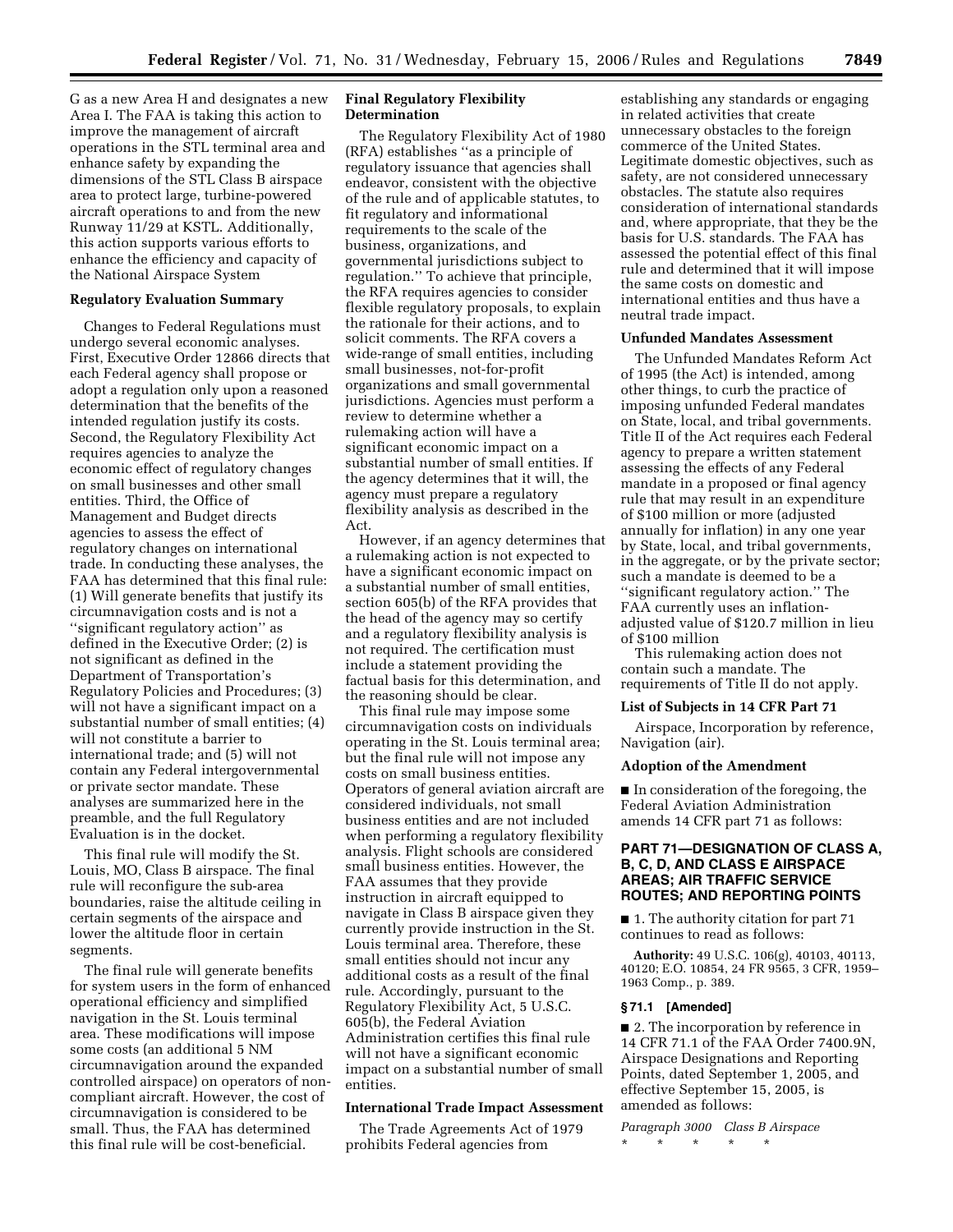# **ACE MO B St. Louis, MO [Revised]**

Lambert-St. Louis International Airport (Primary Airport)

(Lat. 38°44′52″ N., long. 90°21′36″ W.) Creve Coeur Airport

(Lat. 38°43′36″ N., long. 90°30′30″ W.) St. Charles Municipal Airport

(Lat. 38°50′55″ N., long. 90°30′00″ W.) Cardinal VOR/DME (CSX)

(Lat. 38°45′10″ N., long. 90°21′39″ W.) Foristell VORTAC

(Lat. 38°41′40″ N., long. 90°58′17″ W.) ILS Runway 30L Localizer

(Lat. 38°45′17″ N., long. 90°22′52″ W.)

#### **Boundaries**

*Area A.* That airspace extending from the surface to and including 8,000 feet MSL within a 6-mile DME radius of the Cardinal VOR/DME excluding that airspace within the 1.5NM radius of the Creve Coeur Airport.

*Area B.* That airspace extending upward from 1,700 feet MSL to and including 8,000 feet MSL within a 10-mile DME radius of the Cardinal VOR/DME beginning at the intersection of the 6-mile DME arc and Page Avenue, then westward along Page Avenue to Missouri Route 94, then westward along Missouri Route 94 to the intersection of Missouri Route 94 and the 10-mile DME arc, then clockwise along the 10-mile DME arc to the intersection of the 10-mile DME arc and the power lines located 2NM north of the St. Charles Municipal Airport, then southeast along the power lines to the intersection of the power lines and the 6-mile DME arc, then counterclockwise along the 6-mile DME arc to the intersection of the 6-mile DME arc and the 1.5NM radius arc of the Creve Coeur Airport, then clockwise along the 1.5NM arc of the Creve Coeur Airport to the intersection of the 1.5NM arc of the Creve Coeur Airport and the 6-mile DME arc, then counterclockwise along the 6-mile DME arc

to the point of beginning.

*Area C.* That airspace extending upward from 2,000 feet MSL to and including 8,000 feet MSL within a 10-mile DME radius of the Cardinal VOR/DME, excluding Areas A, B, and D.

*Area D.* That airspace extending upward from 2,500 feet MSL to and including 8,000 feet MSL within a 10-mile DME radius of the Cardinal VOR/DME, bounded on the south by the 10-mile DME arc and on the north by Interstate 64.

*Area E.* That airspace extending upward from 3,000 feet MSL to and including 8,000 feet MSL within a 15-mile DME radius of the Cardinal VOR/DME, excluding Areas A, B, C, and D.

*Area F.* That airspace extending upward from 3,500 feet MSL to and including 8,000 feet MSL within a 20-mile DME radius of the Cardinal VOR/DME, northwest of the Cardinal VOR/DME, beginning at the intersection of Interstate 64 and the 20-mile DME radius, clockwise along the 20-mile DME arc to the intersection of the 20-mile DME arc and the island in the Illinois River (lat. 39°02′ 23″ N., long. 90°34′40″ W.), then along a line direct to the 15-mile DME arc centered on Grafton, Illinois (lat. 38°59′12″ N., long. 90°28′20″ W.), then counterclockwise along the 15-mile DME arc to the intersection of the 15-mile DME arc and Interstate 64, then west along Interstate 64 to the point of beginning; and that airspace, southeast of the Cardinal VOR/ DME, beginning at the intersection of the 20 mile DME arc of the Cardinal VOR/DME and Interstate 270, then clockwise along the 20 mile DME arc to the intersection of the 20 mile DME arc and Illinois Route 3, then northwest along Illinois Route 3 to the intersection of Illinois Route 3 and Interstate 255, then northwest along Interstate 255 to the 15-mile DME arc, then counterclockwise along the 15-mile DME arc to the intersection of the 15-mile DME arc and Interstate 270, then east along Interstate 270 to the point of beginning.

*Area G.* That airspace extending upward from 4,500 feet MSL to and including 8,000 feet MSL within a 30-mile DME radius of the Cardinal VOR/DME, southeast of the Cardinal VOR/DME, beginning at the intersection of the 30-mile DME arc and Victor 4 Low Altitude Airway, then northwest along Victor 4 to the intersection

of Victor 4 and the 20-mile DME arc, then clockwise along the 20-mile DME arc to the intersection of the 20-mile DME arc and Illinois Route 3 (Columbia, Illinois), then southeast along a line parallel to the runway 30L localizer course to intersect the 30-mile DME arc, then counterclockwise along the 30-mile DME arc to the point of beginning; and that airspace, northwest of the Cardinal VOR/DME, beginning at the Cardinal VOR/ DME 320° radial at 30 DME, then counterclockwise along the 30-mile DME arc to the Cardinal VOR/DME 286° radial at 30 DME, then along a line southeast direct to the Cardinal VOR/DME 277° radial at 20 DME, then clockwise along the 20-mile DME arc to the intersection of the 20-mile DME arc and the island in the middle of the Illinois River (lat. 39°02′23″ N., long. 90°34′40″ W.), then along a line northwest direct to the point of beginning.

*Area H.* That airspace extending upward from 5,000 feet MSL to and including 8,000 feet MSL within a 20-mile DME radius of the Cardinal VOR/DME, excluding Areas A, B, C, D, E, and F.

*Area I.* That airspace extending upward from 5,000 feet MSL to and including 8,000 feet MSL within a 30-mile DME radius of the Cardinal VOR/DME, beginning at the Cardinal VOR/DME 286° radial at 30 DME, then counterclockwise along the 30-mile DME arc to the intersection of the 30-mile DME arc and the power line 2.5NM northwest of the Foristell VORTAC, then east along the power line to the intersection of the power line and the 20-mile DME arc, then clockwise along the 20-mile DME arc to the Cardinal VOR/DME 277° radial at 20 DME, then along a line northwest direct to the point of beginning.

\* \* \* \* \*

Issued in Washington, DC, on February 7, 2006.

#### **Edith V. Parish,**

*Manager, Airspace and Rules.*  **BILLING CODE 4910–13–P**